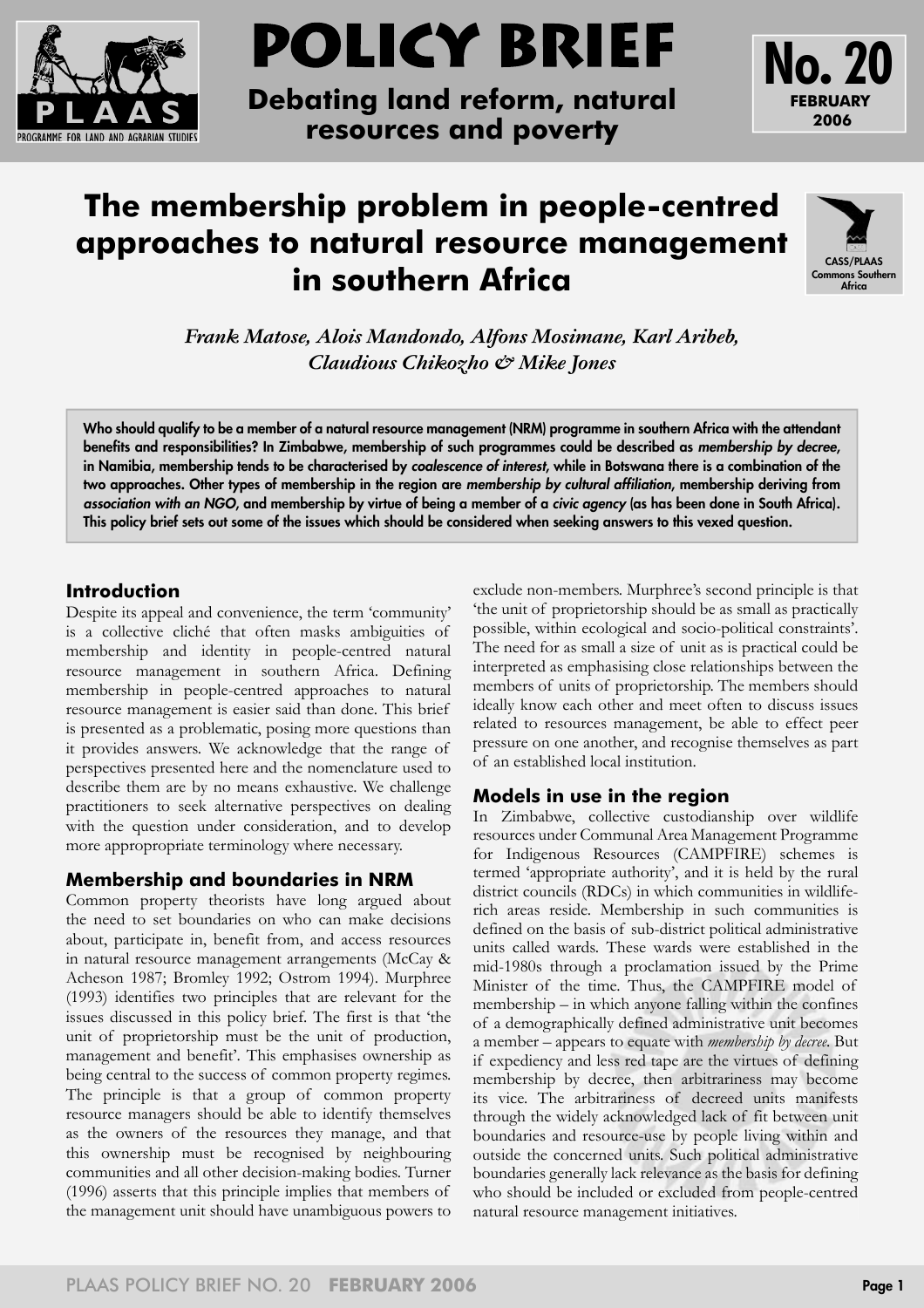In Namibia's conservancy programme, *coalescence of interest* sets the basis for defining membership. Voluntary registration provides the basic requirement by which all those interested become members of the conservancy, regardless of political or administrative boundaries. Despite notions of self-identification and choice, the conservancy model of membership still carries a fundamental paradox. Extending membership to interested people who live far from the resource setting, and who do not incur the costs of directly living with the resources, is more akin to privileging free riders. Denying such membership to those people living with the resources, but for a variety of reasons (including a general lack of know-how) fail to register, is like disenfranchising the salient group of people who really matter. The 'producer community' is the group of people that really matters from the perspective of matching the costs of resource management with its benefits, since these are the people who directly live with the resources concerned. The aforementioned lack of know-how – and the exclusion of certain important segments of such 'producer communities' – often underlies why the process of fulfilling the conditions (including constitutions) necessary for the formalisation of conservancies in Namibia is painfully slow.

In Botswana, community boundaries are set by the physical boundaries arising from the administrative decree of controlled hunting areas (CHAs). Under the decree, only people living within areas adjacent to a protected area where concessions under the CHAs are issued can form trusts or other community-based organisations. These can then enter agreements with the state. Although, technically, communities can define themselves, the condition is given by the physical boundaries set by the state. In other words, the Botswana case is *a combination* of both a decree, as in the Zimbabwe case, and has elements of some coalescence of interests, as in the Namibia case. The formation of some community-based organisation in the Botswana situation causes communities to have some degree of manoeuvre – grouping together those with common interests to form a trust (or some other organisation) in order to gain benefits from CHAs.

If the logistical and other costs associated with the establishment of new units in the three models above are high and prohibitive, then building on existing customary forms provides an expedient and presumably cheaper alternative. Despite a history of mixed fortunes, customary leadership has tenaciously remained central to many aspects of people-centred natural resource management within the region. Building on existing cultural forms carries the promise of continuity; and is more akin to *membership by cultural affiliation*. Despite their tenacity, chiefly and headman institutions have been deeply tainted by the colonial experience in which they were functionaries of political administrations under a system of indirect rule. The essential features of indirect rule were, in some instances, seemingly perpetuated through postcolonial experimentations aimed at enhancing and securing the state's reach into the countryside. Such regimes of tribal

authority are often characterised as having been 'clenched fists' – a formulation that portrays the extent to which they combined the arbitrariness of fused legislative, executive and judiciary roles within the persons of the hereditarily-appointed tribal chiefs and headmen. Such an administrative 'clenched fist' is alternatively also referred to as a 'decentralised despotism' (Mamdani 1996). Thus, building on such forms of authority without fundamentally reforming them still carries the stigma of extending 'decentralised despotisms'. In some instances, such tribal authorities have failed to overcome the stigma of arbitrariness and opacity by providing levers for the entrenchment of privilege, including elite capture of benefits. In some instances, the self-interest of such elites is argued through arrangements that are inclusionary with respect to costs, but exclusionary with respect to benefits. Such tendencies often signify the opacity associated with the bestowment of broad and unfettered discretionary powers in a few individuals.

In their quest for enhancing transparency, representation and accountability, non-governmental organisations (NGOs) often sponsor the crafting of new institutions that incorporate marginalised groups, including women and the youth. This appears to accord with *membership deriving from neo-liberal ideals*. In facing up to the membership question, this perspective appears to discount multi-stakeholder agency by implicitly assigning 'victim and villain' as well as 'master and servant' identities on various segments of the rural population. The underlying assumption is often that deepening democracy is a panacea. In practice, such an assumption is confounded by a dynamic interplay of interests and agendas that often manifests through conflict and complicity between the supposed victims and the villains of systems concerned.

Meanwhile, 'civic' has emerged as another fashion term associated with contemporary society's preoccupations with deepening democracy through improved transparency and accountability. Such ideals have also been extended to the area of the environment. For instance, in South Africa's Fish River, the management of scrub-biome resources appears to entail *membership by civic agency*, in which some issue of concern spurred residents into a partnership of civic association and civic advocacy (Cocks 2000). Residents' associations that have emerged to challenge privileged access to resources by urban-based entrepreneurs champion such advocacy. However, such associations are politically tainted as they are often aligned to the ruling political party of the country concerned. The associations have emerged as *de facto* local custodians and managers of the resource at the expense of political and other institutions, with outcomes still contested by the sidelined authorities.

We can begin, therefore, to discern the problems of defining the membership of a community of natural resource managers. Practitioners in the field of communitybased (or people-centred) natural resource management can profitably draw lessons from experience to improve the processes of devolution and empowerment.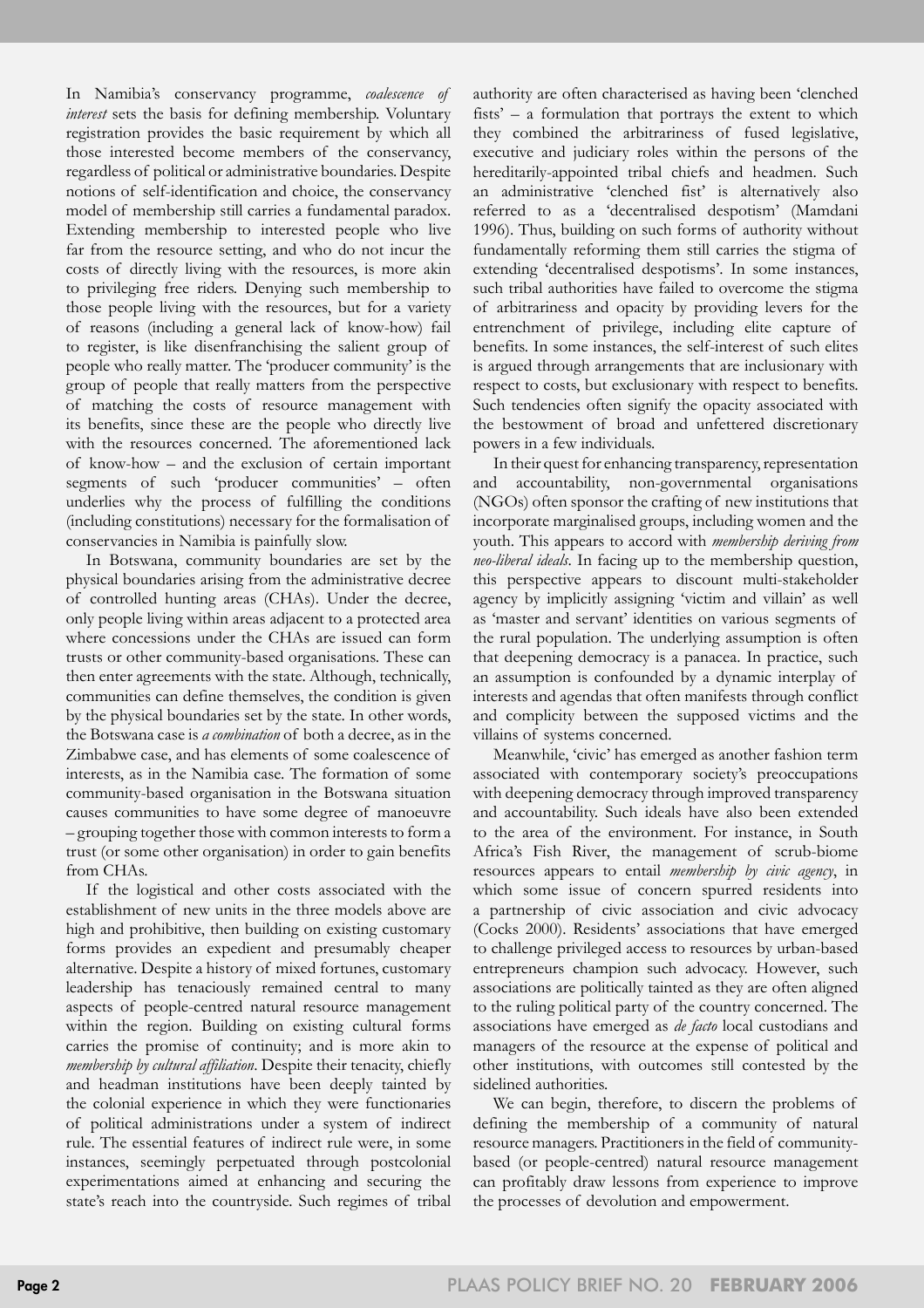## **The notion of 'community'**

One of the many interesting facets of this discussion is the term 'community' and what it means. Practitioners and scholars get frustrated with what they regard as a matter of semantics, while others are deeply interested in matters of community and membership. According to Jim Latham:<sup>1</sup>

*A community is a group of people who recognise each other on a face-to-face basis. They live for the most part in a locality whose known and accepted boundaries (both spatial and jurisdictional) provide those within the community with access to resources and deny outsiders such access. They have a number of enduring institutions serving their needs; a sense of togetherness legitimated by a shared worldview and a sense of belonging within a locality that exceeds any sense of belonging with outsiders; and they have the potential to co operate in matters of common interest.2*

Is this definition enough to satisfy our need to understand the idea of community? Though seemingly all encompassing, this definition still surely remains far from adequate – as is the case with any definition of community.

It is not difficult to visualise 'community' as an abstraction that loosely names an assemblage of people. In the context of people-centred NRM, more depth can be added by using terms like 'landholder community' or 'village community'; or by considering a more detailed definition such as Latham's. A more pragmatic perspective to addressing the term, advocated by Brian Child,<sup>3</sup> is that NRM is about turning concepts into reality – so ideas of what constitutes 'community' and 'membership' develop as practitioners transform initiatives from plans into reality.

The pragamatic approach is not without its problems. Firstly, the characteristics of the most closely-knit and isolated village community change over time as babies are born, the old die, some leave to live elsewhere and inmigrants settle. Communities thus have porous boundaries and the number of members and their level of involvement in NRM may change over time. The concept of porous boundaries is also relevant to the land occupied by a village; the resources associated with that land; whether the resources are mobile (like animals and streams) or relatively fixed (like plants and soil); and the security of village tenure over resources *vis-à-vis* neighbouring villages or higher levels of social aggregation such as 'tribes', districts, regions and nations. These communities are all linked in various ways and are perhaps better viewed as a dynamic continuum that varies from the individual through family, village and outwards to the global community of humankind. All of these communities have some interest in land, natural resources and the goods and services that these provide for human livelihood. How these interests affect a village and the members of that village is a matter of environmental context, a complex set of variables that change with space and time.

Secondly, of all scientists, social scientists have the most difficult task in maintaining an objective distance between themselves and the subjects of their research. This is part of the methodological and epistemological problems that affect ethnography and are described at length in the anthropological literature using jargon

that is a veritable minefield of misunderstanding for the uninitiated. Looked at more simply, much of the problem stems from empathy, which we suspect is very strong among most social scientists whose cultural roots are close to the African village. It is difficult to avoid getting involved in the affairs of the village when working in the field of people-centred NRM. While experienced social scientists and the impatient may sometimes grow weary, matters of community and membership will continue to be an important topic of debate.

#### **Other dimensions of the issue**

Space does not permit a more thorough investigation of this issue here. However, some of the factors which should be considered are:

- Whether membership should be based on 'peoplecentred' or 'community-based' criteria.
- The role of community boundaries in membership (and the role of land tenure reform as a basis for defining both).
- Whether membership should be based on participation.
- Whether membership should be based on land tenure.
- The role membership plays in playing collective interests off against individual ones (with altruism as a central motive)
- Institutions to ensure good governance and democratic practice.
- The relationship between membership and community development.

Another way of looking at the problem is to think in terms of continua: for example, the continuum of conditions that might lie between a totally devolved management regime where the individual operates alone; and a totally centralised management regime where 'the state' manages everything, but uses insights from community practice as a guide.

Plants can be classified and ordered in terms of their structural complexity. The same applies to animals, although the mobility of animals makes classification more complex. The classification and ordering of human systems must take intricate human interaction, language and culture, and social processes and conditions that evolve in response to the effects of the social (cultural, economic and political) environment, as well as the physical and biological environment.4 This holistic, ecological perspective brings us to the realisation that, in peoplecentred approaches to NRM, we are dealing with complex systems that can be viewed in any number of ways using any variety of analytical tools to bring enlightenment. Holding dogmatically to one view based on one analytic perspective leads to stagnation, while embracing different perspectives may lead to better leads to better understanding of how to approach and refine practice.

## **Conclusions**

Issues of community and membership are an essential part of our identity; who we are as individuals; how we relate to our families and the larger community in which